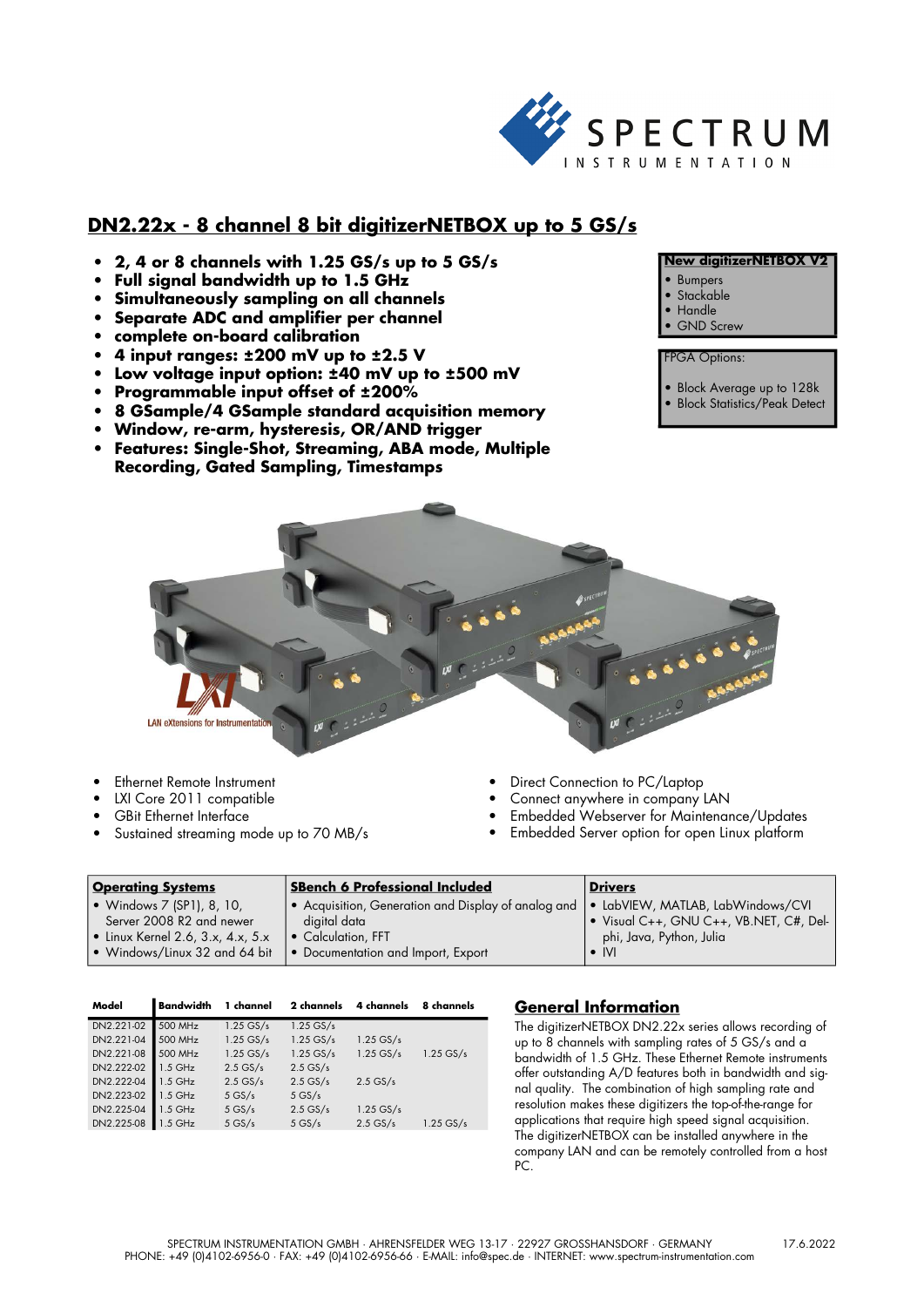# **Software Support**

## **Windows Support**

The digitizerNETBOX/generatorNETBOX/hybridNETBOX can be accessed from Windows 7, Windows 8,Windows 10 (either 32 bit or 64 bit). Programming examples for Visual C++, C++ Builder, LabWindows/CVI, Delphi, Visual Basic, VB.NET, C#, Julia, Python, Java and IVI are included.

### **Linux Support**

The digitizerNETBOX/generatorNET-BOX/hybridNETBOX can be accessed from any Linux system. The Linux support includes SMP systems, 32 bit and 64 bit systems, versatile programming examples for Gnu C++, Python, Julia as well as drivers for MATLAB for

Linux. SBench 6, the powerful data acquisition and analysis software from Spectrum is also included as a Linux version.

### **Discovery Protocol**

| <sup>4</sup> Physical Location |                                        |
|--------------------------------|----------------------------------------|
| <b>Bus No</b>                  |                                        |
| Device No.                     |                                        |
| <b>Function No</b>             |                                        |
| Slot No.                       |                                        |
| IP                             | 192.168.169.14                         |
| VISA                           | TCPIP[0]::192.168.169.14::inst0::INSTR |

ne Discovery function helps you to find and i<br>entify any Spectrum LXI struments, like the gitizerNETBOX and generatorNETBOX, avail-

able to your computer on the network. The Discovery function will also locate any Spectrum card products that are managed by an installed Spectrum Remote Server somewhere on the network.

After running the discovery function the card information is cached and can be directly accessed by SBench 6. Furthermore the qualified VISA address is returned and can be used by any software to access the remote instrument.

## **SBench 6 Professional**



The digitizerNETBOX, generator-NETBOX and hybridNETBOX can be used with Spectrum's powerful software SBench 6 – a Professional license for the software is already installed in the box. SBench 6 supports all of the standard features of the instrument. It has a variety of display windows as well as analysis, export and documen-

tation functions.

- Available for Windows Windows 7, Windows 8, Windows 10 and Linux
- Easy to use interface with drag and drop, docking windows and context menus
- Display of analog and digital data, X-Y display, frequency domain and spread signals
- Designed to handle several GBytes of data
- Fast data preview functions

### **IVI Driver**

The IVI standards define an open driver architecture, a set of instrument classes, and shared software components. Together these provide critical elements needed for instrument interchangeability. IVI's defined Application Programming Interfaces (APIs) standardize common measurement functions reducing the time needed to learn a new IVI instrument.

The Spectrum products to be accessed with the IVI driver can be locally installed data acquisition cards, remotely installed data acquisition cards or remote LXI instruments like

digitizerNETBOX/generatorNETBOX. To maximize the compatibility with existing IVI based software installations, the Spectrum IVI

driver supports IVI Scope, IVI Digitizer and IVI FGen class with IVI-C and IVI-COM interfaces.

## **Third-party Software Products**

Most popular third-party software products, such as LabVIEW, MATLAB or LabWindows/CVI are supported. All drivers come with examples and detailed documentation.

# **Embedded Webserver**

|                          | <b>SPECTRU</b>                                                |
|--------------------------|---------------------------------------------------------------|
|                          | RUMENTATIO                                                    |
| Welcome                  |                                                               |
| <b>Instrument Model</b>  | DN2.465-08                                                    |
| Manufacturer             | Spectrum GmbH                                                 |
| <b>Serial Number</b>     | 1234                                                          |
| <b>Description</b>       | digitizerNETBOX                                               |
| <b>IXI Features</b>      | LXI Core 2011                                                 |
| <b>LXT Version</b>       | LXI Device Specification 2011 rev. 1.4                        |
| <b>Host Name</b>         | 192.168.169.23                                                |
| mDNS Host Name           | digitizerNETBOX.local                                         |
| <b>MAC Address</b>       | 0C:C4:7A:B3:C2:A2                                             |
| <b>TCP/IP Address</b>    | 192 168 169 23                                                |
| <b>Firmware Revision</b> | 62                                                            |
| <b>Software Revision</b> | 5.17.17117                                                    |
|                          | Instrument Address String [VISA] TCPIP::192.168.169.23::INSTR |
| <b>LAN ID Indicator</b>  | Fnable                                                        |

The integrated webserver M follows the LXI standard and gathers information ..... on the product, set up of the Ethernet configuration and current status. It also allows the setting of a configuration password, access to documentation and updating of the complete instrument firmware, including the embedded remote server and the webserver.

### **Hardware features and options**

### **LXI Instrument**



The digitizerNETBOX and generatorNETBOX are fully LXI instrument compatible to LXI Core 2011 following the LXI Device Specification

2011 rev. 1.4. The digitizerNETBOX/generatorNETBOX has been tested and approved by the LXI Consortium.

Located on the front panel is the main on/off switch, LEDs showing the LXI and Acquisition status and the LAN reset switch.

### **Chassis features**



The chassis is especially desigend for usage in different application arreas and has some advanced features for mobile and shared usage:

- stable metal chassis
- 8 bumper edges protect the chassis, the desk and other components on it. The bumper edges allow to store the chassis either vertically or horizontally and the lock-in structure allows to stack multiple chassis with a secure fit onto each other. For 19" rack mount montage the bumpers can be unmounted and replaced by the 19" rack mount option
- The handle allows to easily carry the chassis around in juts one hand.
- A standard GND screw on the back of the chassis allows to connect the metal chassis to measurement ground to reduce noise based on ground loops and ground level differences.

## **Front Panel**



Standard SMA connectors are used for all analog input signals and all trigger and clock signals. No special adapter cables are needed and the connection is secure even when used in a moving environment.

Custom front panels are available on request even for small series, be it BNC, LEMO connectors or custom specific connectors.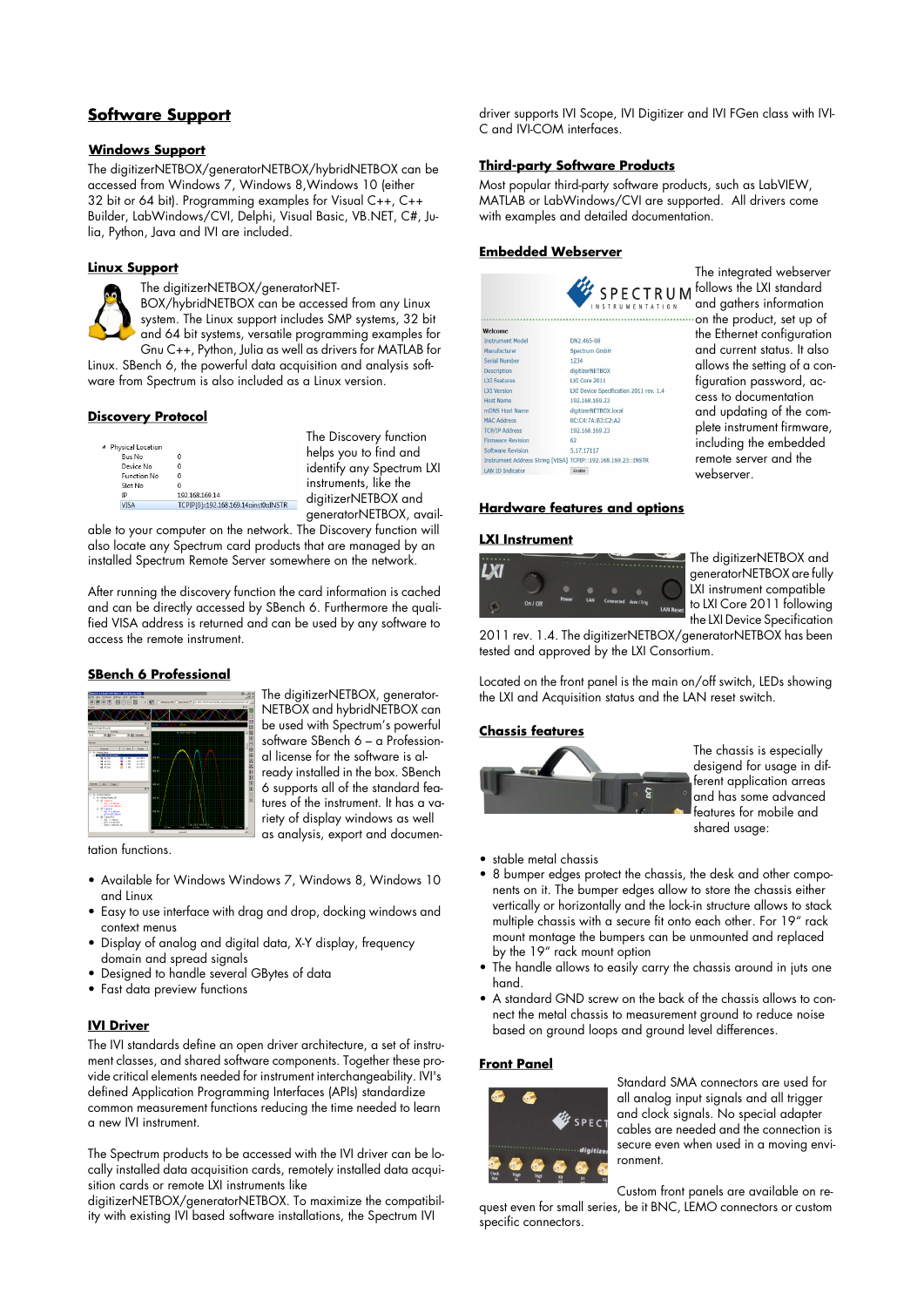### **Ethernet Connectivity**



The GBit Ethernet connection can be used with standard COTS Ethernet cabling. The integration into a standard LAN allows to connect the digitizerNETBOX/generatorNET-BOX either directly to a desktop PC or Laptop or it is possible to place the instrument somewhere in the

company LAN and access it from any desktop over the LAN.

#### **DC Power Supply Option**



The digitizerNETBOX/generatorNET-BOX can be equipped with an internal DC power supply which replaces the standard AC power supply. Two different power supply options are available that range from 9V to 36V. Contact the sales team if other DC levels are required.

Using the DC power supply the digitiz-

erNETBOX/generatorNETBOX can be used for mobile applications together with a Laptop in automotive or airborne applications.

#### **Boot on Power Option**

The digitizerNETBOX/generatorNETBOX can be factory configured to automatically start and boot upon availability of the input power rail. That way the instrument will automatically become available again upon loss of input power.

#### **Input Amplifier**



The analog inputs can be adapted to real world signals using a wide variety of settings that are individual for each channel. By using software commands one can select a matching input

range and the signal offset can be compensated by programmable AC coupling or offset shifting.

### **Software selectable lowpass filter**

Each analog channel contains a software selectable low-pass filter to limit the input bandwidth. Reducing the analog input bandwidth results in a lower total noise and can be useful especially with low voltage input signals.

#### **Automatic on-board calibration**

Every channel of each card is calibrated in the factory before the board is shipped. However, to compensate for environmental variations like PC power supply, temperature and aging the software driver includes routines for automatic offset and gain calibration. This calibration is performed on all input ranges of the "Buffered" path and uses a high precision onboard calibration reference.

#### **Digital inputs**



This option acquires additional synchronous digital channels phasestable with the analog data. As standard a maximum of 3 addition-

al digital inputs are available on the front plate of the card using the multi-purpose I/O lines. An additional option offers 8 more digital channels.

## **Ring buffer mode**



The ring buffer mode is the standard mode of all oscilloscope instruments. Digitized data is continuously written into a ring memory until a

trigger event is detected. After the trigger, post-trigger samples are recorded and pre-trigger samples can also be stored. The number of pre-trigger samples available simply equals the total ring memory size minus the number of post trigger samples.

#### **FIFO mode**

The FIFO mode is designed for continuous data transfer between remote instrument and PC memory or hard disk. The control of the data stream is done automatically by the driver on interrupt request. The complete installed on-board memory is used for buffer data, making the continuous streaming extremely reliable.

#### **Channel trigger**

The data acquisition instruments offer a wide variety of trigger modes. Besides the standard signal checking for level and edge as known from oscilloscopes it's also possible to define a window trigger. All trigger modes can be combined with the pulsewidth trigger. This makes it possible to trigger on signal errors like too long or too short pulses. In addition to this a re-arming mode (for accurate trigger recognition on noisy signals) the AND/OR conjunction of different trigger events is possible. As a unique feature it is possible to use deactivated channels as trigger sources.

### **External trigger input**

All boards can be triggered using up to two external analog or digital signals. One external trigger input has two analog comparators that can define an edge or window trigger, a hysteresis trigger or a rearm trigger. The other input has one comparator that can be used for standard edge and level triggers.

#### **Multiple Recording**



The Multiple Recording mode allows the recording of several trigger events with an extremely short re-arming time. The hardware doesn't need to be restarted in be-

tween. The on-board memory is divided in several segments of the same size. Each of them is filled with data if a trigger event occurs. Pre- and posttrigger of the segments can be programmed. The number of acquired segments is only limited by the used memory and is unlimited when using FIFO mode.

#### **Gated Sampling**



The Gated Sampling mode allows data recording controlled by an external gate signal. Data is only recorded if the gate signal has a programmed level. In addition a pre-area before start

of the gate signal as well as a post area after end of the gate signal can be acquired. The number of gate segments is only limited by the used memory and is unlimited when using FIFO mode.

#### **Timestamp**



The timestamp function writes the time positions of the trigger events in an extra memory. The timestamps are relative to the start of recording, a defined zero time, ex-

ternally synchronized to a radio clock, an IRIG-B a GPS receiver.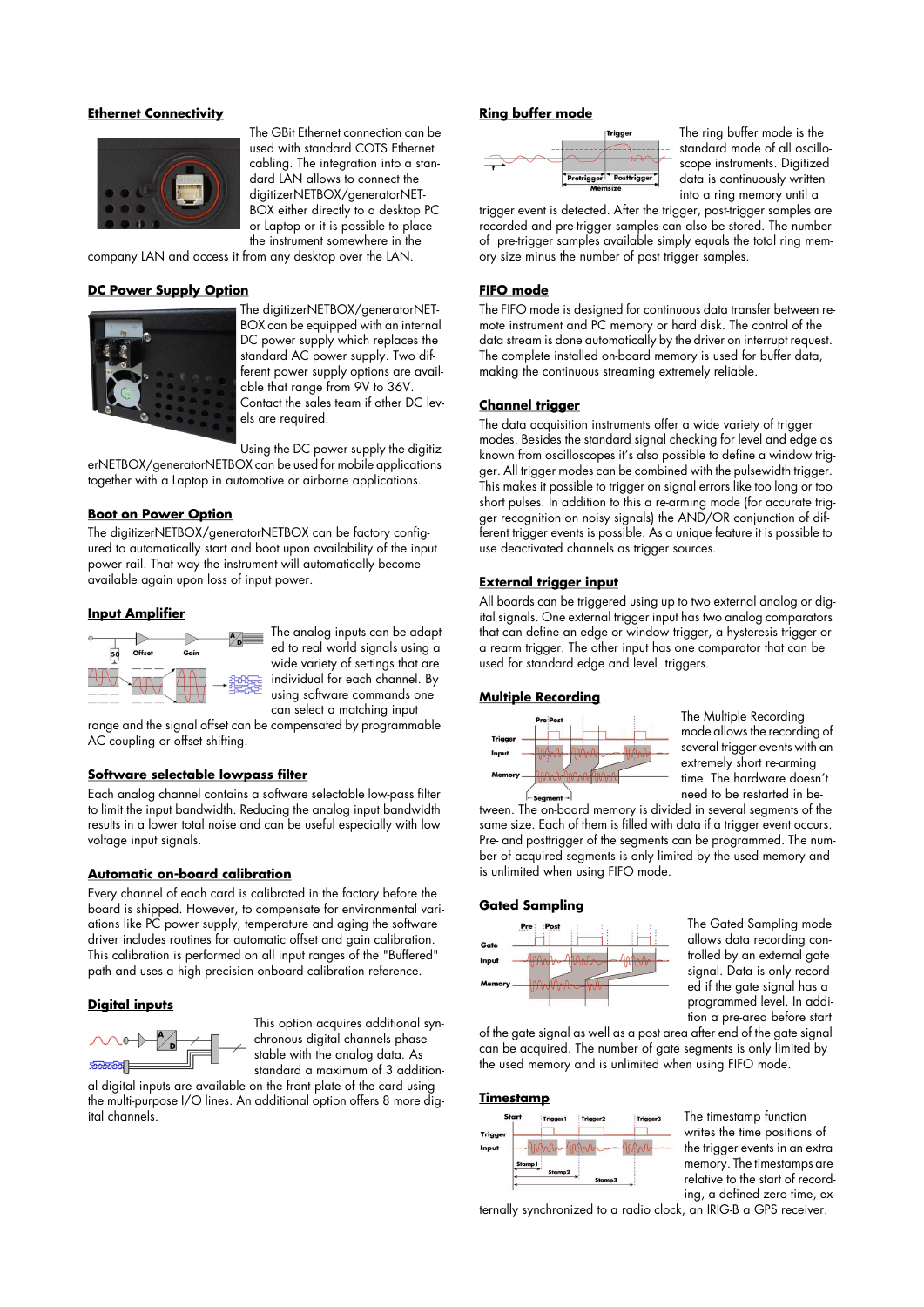Using the external synchronization gives a precise time relation for acquisitions of systems on different locations.

### **ABA mode**



The ABA mode combines slow continuous data recording with fast acquisition on trigger events. The ABA mode works like a slow data logger combined with a fast digitizer. The exact

position of the trigger events is stored as timestamps in an extra memory.

#### **Firmware Option Block Average**



The Block Average Module improves the fidelity of noisy repetitive signals. Multiple repetitive acquisitions with very small dead-time are accumulated and averaged. Random noise is reduced by the averaging process improving

the visibility of the repetitive signal. The complete averaging process is done inside the FPGA of the digitizer generating no CPU load at all. The amount of data is greatly decreased as well as the needed transfer bandwidth is heavily reduced.

Please see separate data sheet for details on the firmware option.

### **Firmware Option Block Statistics (Peak Detect)**



The Block Statistics and Peak Detect Module implements a widely used data analysis and reduction technology in hardware. Each block is scanned for minimum and maximum peak and a summary including minimum, maximum, aver-

age, timestamps and position information is stored in memory. The complete averaging process is done inside the FPGA of the digitizer generating no CPU load at all. The amount of data is greatly decreased as well as the needed transfer bandwidth is heavily reduced.

Please see separate data sheet for details on the firmware option.

### **Option Embedded Server**



The option turns the digitizer-NETBOX/generatorNETBOX in a powerful PC that allows to run own programs on a small and remote data acquisition system. The digitizerNET-BOX/generatorNETBOX is en-

hanced by more memory, a powerful CPU, a freely accessable internal SSD and a remote software development access method.

The digitizerNETBOX/generatorNETBOX can either run connected to LAN or it can run totally independent, storing data to the internal SSD. The original digitizerNETBOX/generatorNETBOX remote instrument functionality is still 100 % available. Running the embedded server option it is possible to pre-calculate results based on the acquired data, store acquisitions locally and to transfer just the required data or results parts in a client-server based software structure. A different example for the

digitizerNETBOX/generatorNETBOX embedded server is surveillance/logger application which can run totally independent for

days and send notification emails only over LAN or offloads stored data as soon as it's connected again.

Access to the embedded server is done through a standard text based Linux shell based on the ssh secure shell.

### **External clock input and output**

Using a dedicated connector a sampling clock can be fed in from an external system. Additionally it's also possible to output the internally used sampling clock on a separate connector to synchronize external equipment to this clock.

### **Reference clock**



The option to use a precise external reference clock (normally 10 MHz) is necessary to synchronize the instrument for high-quality

measurements with external equipment (like a signal source). It's also possible to enhance the quality of the sampling clock in this way. The driver automatically generates the requested sampling clock from the fed in reference clock.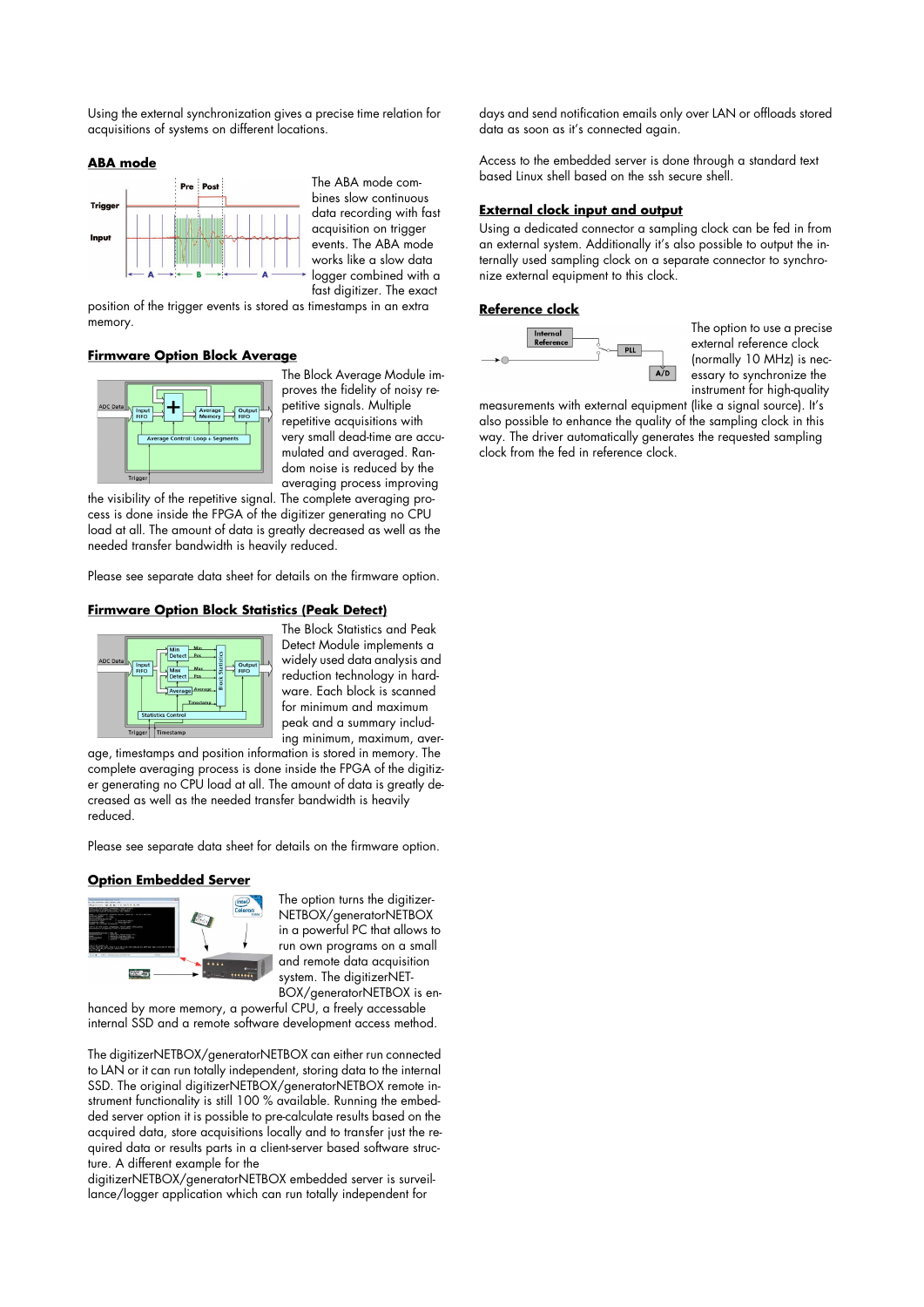# **DN2 / DN6 Technical Data**



Only tigures that are given with a maximum reading or with a tolerance reading are guaranteed specifications. All other tigures are typical characteristics that are given for<br>information purposes only. Figures are valid fo

## **Analog Inputs**

| Resolution                                                      |                                  |                                                                     | 8 Bit                                   |                                               |           |                                                                                         |
|-----------------------------------------------------------------|----------------------------------|---------------------------------------------------------------------|-----------------------------------------|-----------------------------------------------|-----------|-----------------------------------------------------------------------------------------|
| Input Type                                                      |                                  |                                                                     | Single-ended                            |                                               |           |                                                                                         |
| ADC Differential non linearity (DNL)                            | ADC only                         |                                                                     | $\pm 0.35$ LSB                          |                                               |           |                                                                                         |
| ADC Integral non linearity (INL)                                | ADC only                         |                                                                     | $±0.9$ LSB                              |                                               |           |                                                                                         |
| ADC Bit Error Rate (BER)                                        | sampling rate 1.25 GS/s          |                                                                     | $10^{-16}$                              |                                               |           |                                                                                         |
| Channel selection                                               | software programmable            |                                                                     |                                         | 1, 2, or 4 (maximum is model dependent)       |           |                                                                                         |
| Analog Input impedance                                          | fixed                            |                                                                     | 50 $\Omega$                             |                                               |           |                                                                                         |
|                                                                 |                                  |                                                                     |                                         |                                               |           |                                                                                         |
| Input Ranges (standard ranges)                                  | software programmable            |                                                                     |                                         |                                               |           | $\pm 200$ mV, $\pm 500$ mV, $\pm 1$ V, $\pm 2.5$ V (programmable input offset at 0%)    |
| Input Ranges (Low Voltage Option)                               | software programmable            |                                                                     |                                         |                                               |           | $\pm$ 40 mV, $\pm$ 100 mV, $\pm$ 200 mV, $\pm$ 500 mV (programmable input offset at 0%) |
| Programmable Input Offset                                       | software programmable            | ±200% of input range (allowing bi-polar ranges to become uni-polar) |                                         |                                               |           |                                                                                         |
| Input Coupling                                                  | software programmable            |                                                                     | AC/DC                                   |                                               |           |                                                                                         |
| Max DC voltage if AC coupling active                            |                                  |                                                                     | ±30V                                    |                                               |           |                                                                                         |
| Offset error (full speed)                                       | after warm-up and calibration    |                                                                     |                                         | <0.5% of programmed input range               |           |                                                                                         |
|                                                                 |                                  |                                                                     |                                         |                                               |           |                                                                                         |
| Gain error (full speed)                                         | after warm-up and calibration    |                                                                     | <1% of input signal                     |                                               |           |                                                                                         |
| Input offset error (full speed)                                 | after warm-up and calibration    |                                                                     |                                         | <2.5% of programmed input offset              |           |                                                                                         |
| Offset temperature drift                                        | after warm-up and calibration    |                                                                     | typical 5 ppm/°K                        |                                               |           |                                                                                         |
| Gain temperature drift                                          | after warm-up and calibration    |                                                                     | typical 45 ppm/°K                       |                                               |           |                                                                                         |
| Crosstalk 20 MHz sine signal (standard ranges)                  | $\geq \pm 500$ mV standard range |                                                                     |                                         | <-96 dB (all channel same input range)        |           |                                                                                         |
| Crosstalk 20 MHz sine signal (standard ranges)                  | $= \pm 200$ mV standard range    |                                                                     |                                         | <-88 dB (all channel same input range)        |           |                                                                                         |
| Crosstalk 100 MHz sine signal (standard ranges)                 | $\geq \pm 500$ mV standard range |                                                                     |                                         | < -78 dB (all channel same input range)       |           |                                                                                         |
| Crosstalk 100 MHz sine signal (standard ranges)                 | $= \pm 200$ mV standard range    |                                                                     |                                         | < -65 dB (all channel same input range)       |           |                                                                                         |
| Over voltage protection (standard ranges)                       | input range                      |                                                                     | $±200$ mV                               | $±500$ mV                                     | ±1V       | ±2.5V                                                                                   |
|                                                                 | max. continuous input power      |                                                                     | 22.5 dBm                                | 27.0 dBm                                      | 27.0 dBm  | 27.0 dBm                                                                                |
|                                                                 | max. peak input voltage          |                                                                     | ±3V                                     | ±7.5V                                         | ±15V      | ±30V                                                                                    |
|                                                                 |                                  |                                                                     |                                         |                                               |           |                                                                                         |
| Over voltage protection (low voltage option)                    | input range                      |                                                                     | $±40$ mV                                | $±100$ mV                                     | $±200$ mV | $±500$ mV                                                                               |
|                                                                 | max. continuous input power      |                                                                     | 21.0 dBm                                | 27.0 dBm                                      | 22.5 dBm  | 27.0 dBm                                                                                |
|                                                                 | max. peak input voltage          |                                                                     | ±2.5V                                   | $±6.25$ V                                     | ±3V       | $±7.5$ V                                                                                |
|                                                                 |                                  |                                                                     |                                         |                                               |           |                                                                                         |
| Calibration                                                     | Internal                         |                                                                     |                                         |                                               |           | Self-calibration is done on software command and corrects against the on-board          |
|                                                                 |                                  |                                                                     |                                         |                                               |           | references. Self-calibration should be issued after warm-up time.^                      |
| Calibration                                                     | External                         |                                                                     |                                         |                                               |           | External calibration calibrates the on-board references used in self-calibration. All   |
|                                                                 |                                  |                                                                     |                                         |                                               |           | calibration constants are stored in non-volatile memory.                                |
|                                                                 |                                  |                                                                     |                                         | A yearly external calibration is recommended. |           |                                                                                         |
|                                                                 |                                  |                                                                     |                                         |                                               |           |                                                                                         |
| <u>Trigger</u>                                                  |                                  |                                                                     |                                         |                                               |           |                                                                                         |
| Available trigger modes                                         | software programmable            |                                                                     |                                         |                                               |           | Channel Trigger, External, Software, Window, Re-Arm, Or/And, Delay, PXI (M4x only)      |
| Channel trigger level resolution                                | software programmable            | 14 bit                                                              |                                         |                                               |           |                                                                                         |
| Trigger engines                                                 |                                  |                                                                     |                                         |                                               |           | 1 engine per channel with two individual levels, 2 external triggers                    |
|                                                                 |                                  |                                                                     |                                         |                                               |           |                                                                                         |
| Trigger edge                                                    | software programmable            |                                                                     | Rising edge, falling edge or both edges |                                               |           |                                                                                         |
| Trigger delay                                                   | software programmable            |                                                                     |                                         |                                               |           | 0 to (8GSamples - 32) = 8589934560 Samples in steps of 32 samples                       |
| Multi, ABA, Gate: re-arming time                                | 1.25 GS/s or below               |                                                                     | 80 samples (+ programmed pretrigger)    |                                               |           |                                                                                         |
|                                                                 | $2.5$ GS/s                       |                                                                     | 160 samples (+ programmed pretrigger)   |                                               |           |                                                                                         |
|                                                                 | 5GS/s                            |                                                                     | 320 samples (+ programmed pretrigger)   |                                               |           |                                                                                         |
| Pretrigger at Multi, ABA, Gate, FIFO                            | software programmable            |                                                                     | 32 up to 8192 Samples in steps of 32    |                                               |           |                                                                                         |
| Posttrigger                                                     | software programmable            |                                                                     |                                         |                                               |           | 32 up to 16G samples in steps of 32 (defining pretrigger in standard scope mode)        |
| Memory depth                                                    | software programmable            |                                                                     |                                         |                                               |           | 64 up to [installed memory / number of active channels] samples in steps of 32          |
| Multiple Recording/ABA segment size                             | software programmable            |                                                                     |                                         |                                               |           | 64 up to [installed memory / 2 / active channels] samples in steps of 32                |
| Trigger accuracy (all sources)                                  |                                  |                                                                     | 1 sample                                |                                               |           |                                                                                         |
|                                                                 |                                  |                                                                     |                                         |                                               |           |                                                                                         |
| Timestamp modes                                                 | software programmable            |                                                                     |                                         |                                               |           | Standard, Startreset, external reference clock on XO (e.g. PPS from GPS, IRIG-B)        |
| Data format                                                     |                                  |                                                                     | Std., Startreset:                       |                                               |           | 64 bit counter, increments with sample clock (reset manually or on start)               |
|                                                                 |                                  |                                                                     | RefClock:                               |                                               |           | 24 bit upper counter (increment with RefClock)                                          |
|                                                                 |                                  |                                                                     |                                         |                                               |           | 40 bit lower counter (increments with sample clock, reset with RefClock)                |
| Extra data                                                      | software programmable            |                                                                     |                                         |                                               |           | none, acquisition of X0/X1/X2 inputs at trigger time, trigger source (for OR trigger)   |
| Size per stamp                                                  |                                  |                                                                     | $128 \text{ bit} = 16 \text{ bytes}$    |                                               |           |                                                                                         |
| External trigger                                                |                                  | Ext <sub>0</sub>                                                    |                                         |                                               |           | Ext1                                                                                    |
| External trigger impedance                                      | software programmable            |                                                                     | 50 $\Omega$ /1 k $\Omega$               |                                               |           | 1 k $\Omega$                                                                            |
| External trigger coupling                                       | software programmable            |                                                                     | AC or DC                                |                                               |           | fixed DC                                                                                |
| External trigger type                                           |                                  |                                                                     | Window comparator                       |                                               |           | Single level comparator                                                                 |
| External input level                                            |                                  |                                                                     |                                         |                                               |           | ±10 V                                                                                   |
|                                                                 |                                  |                                                                     | $±10$ V (1 kΩ), ±2.5 V (50 Ω),          |                                               |           |                                                                                         |
| External trigger sensitivity<br>(minimum required signal swing) |                                  |                                                                     | 2.5% of full scale range                |                                               |           | 2.5% of full scale range = $0.5$ V                                                      |
| External trigger level                                          | software programmable            |                                                                     | $\pm 10$ V in steps of 10 mV            |                                               |           | $\pm 10$ V in steps of 10 mV                                                            |
|                                                                 |                                  | ±30V                                                                |                                         |                                               |           | ±30V                                                                                    |
| External trigger maximum voltage                                |                                  |                                                                     |                                         |                                               |           |                                                                                         |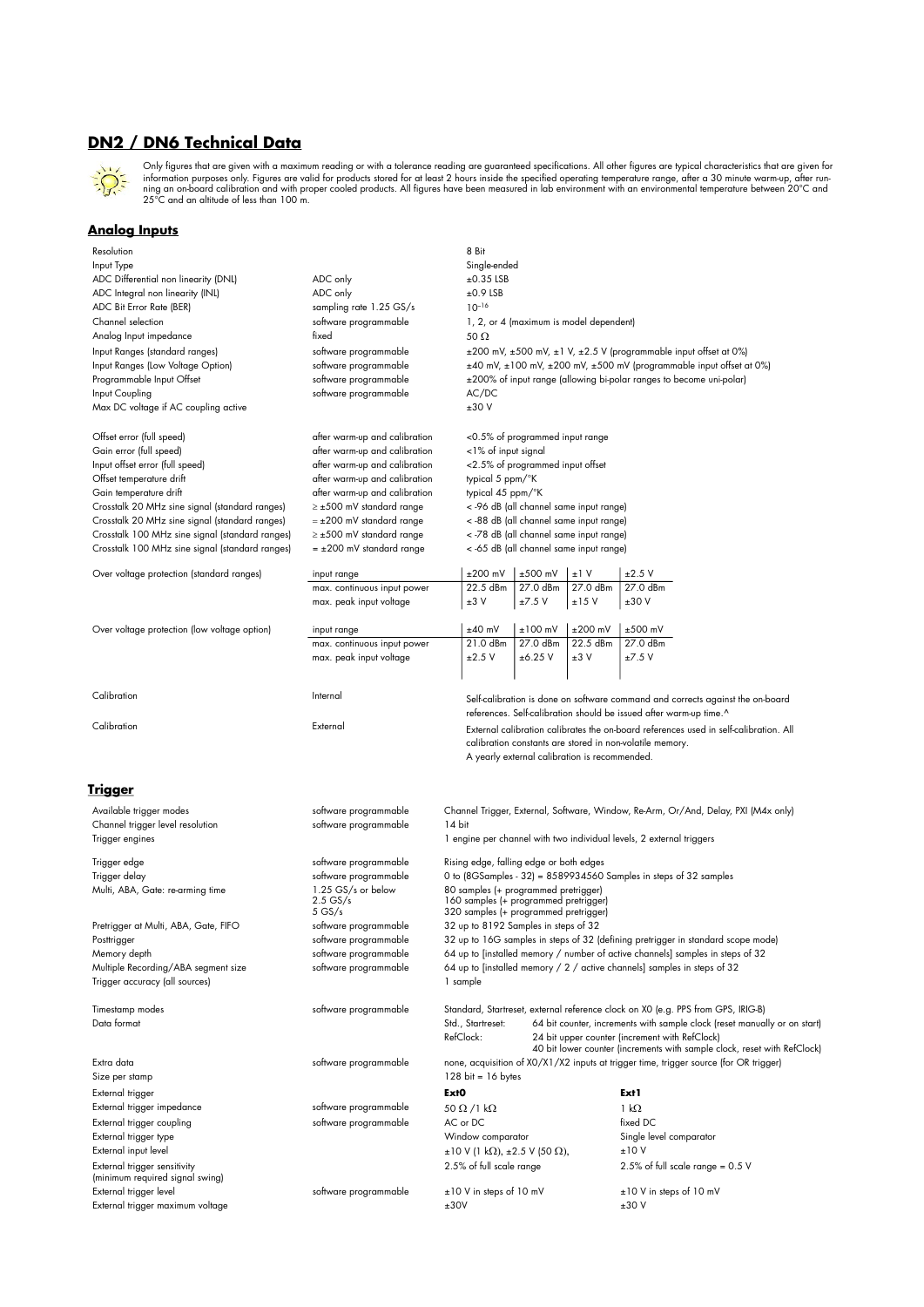| External trigger                     |                     | Ext <sub>0</sub>               | Ext1                  |
|--------------------------------------|---------------------|--------------------------------|-----------------------|
| External trigger bandwidth DC        | 50 $\Omega$<br>l kΩ | DC to 200 MHz<br>DC to 150 MHz | n.a.<br>DC to 200 MHz |
| External trigger bandwidth AC        | 50 $\Omega$         | 20 kHz to 200 MHz              | n.a.                  |
| Minimum external trigger pulse width |                     | $\geq$ 2 samples               | $\geq$ 2 samples      |

# **Clock**

| Clock Modes<br>Internal clock accuracy                | software programmable | internal PLL, external reference clock, Star-Hub sync (M4i only), PXI Reference Clock (M4x only)<br>$\leq \pm 20$ ppm                                                                                                                          |
|-------------------------------------------------------|-----------------------|------------------------------------------------------------------------------------------------------------------------------------------------------------------------------------------------------------------------------------------------|
| Clock setup range                                     | standard mode         | all clock modes and all cards, single or synchronized by star-hub:<br>maximum sampling clock 5 GS/s or 2.5 GS/s or 1.25 GS/s (depending on type)<br>divider: maximum sampling rate divided by: 1, 2, 4, 8, 16,  up to 262144                   |
| Clock setup range                                     | special clock mode    | internal clock only, single cards only, digitizerNETBOX with one internal digitizer only:<br>maximum sampling clock 4 GS/s or 2 GS/s or 1 GS/s (depending on type)<br>divider: maximum sampling rate divided by: 1, 2, 4, 8, 16,  up to 262144 |
| External reference clock range                        | software programmable | $>$ 10 MHz and < 1.25 GHz                                                                                                                                                                                                                      |
| External reference clock input impedance              |                       | 50 $\Omega$ fixed                                                                                                                                                                                                                              |
| External reference clock input coupling               |                       | AC coupling                                                                                                                                                                                                                                    |
| External reference clock input edge                   |                       | Rising edge                                                                                                                                                                                                                                    |
| External reference clock input type                   |                       | Single-ended, sine wave or square wave                                                                                                                                                                                                         |
| External reference clock input swing                  | square wave           | 0.3 V peak-peak up to 3.0 V peak-peak                                                                                                                                                                                                          |
| External reference clock input swing                  | sine wave             | 1.0 V peak-peak up to 3.0 V peak-peak                                                                                                                                                                                                          |
| External reference clock input max DC voltage         |                       | ±30 V (with max 3.0 V difference between low and high level)                                                                                                                                                                                   |
| External reference clock input duty cycle requirement |                       | 45% to 55%                                                                                                                                                                                                                                     |
| Clock setup granularity when using reference clock    |                       | divider: maximum sampling rate divided by: 1, 2, 4, 8, 16,  up to 262144                                                                                                                                                                       |
| Internal reference clock output type                  |                       | Single-ended, AC-coupled, LVPECL, 750 mVpp (typical)                                                                                                                                                                                           |
| Internal reference clock output frequency             |                       | $2.5$ GHz / 64 = 39.0625 MHz                                                                                                                                                                                                                   |
| Star-Hub synchronization clock modes                  | software selectable   | Internal clock (standard clock mode only), External reference clock                                                                                                                                                                            |
| ABA mode clock divider for slow clock                 | software programmable | 16 up to (128k - 16) in steps of 16                                                                                                                                                                                                            |
| Channel to channel skew on one card                   |                       | < 60 ps (typical)                                                                                                                                                                                                                              |
| Skew between star-hub synchronized cards              |                       | < 130 ps (typical, preliminary)                                                                                                                                                                                                                |
|                                                       |                       |                                                                                                                                                                                                                                                |

|                                                                                | M4i.223x / M4x.223x<br>DN2.223-xx<br>DN2.225-xx<br>DN6.225-xx | M4i.222x / M4x.222x<br>DN2.222-xx | M4i.221x / M4x.221x<br>DN2.221-xx<br>DN6.221-xx |
|--------------------------------------------------------------------------------|---------------------------------------------------------------|-----------------------------------|-------------------------------------------------|
| <b>ADC</b> Resolution                                                          | 8 bit                                                         | 8 bit                             | 8 bit                                           |
| max sampling clock                                                             | $5$ GS/s                                                      | $2.5$ GS/s                        | 1.25 GS/s                                       |
| min sampling clock                                                             | 4.768 kS/s                                                    | 4.768 kS/s                        | 4.768 kS/s                                      |
| lower bandwidth limit (DC coupling)                                            | $0$ Hz                                                        | 0 Hz                              | $0$ Hz                                          |
| lower bandwidth limit (AC coupling)                                            | $<$ 30 kHz                                                    | $<$ 30 kHz                        | $<$ 30 kHz                                      |
| -3 dB bandwidth (no filter active), Standard input ranges                      | $1.5$ GHz                                                     | $1.5$ GHz                         | 500 MHz-                                        |
| -3 dB bandwidth (no filter active), small input ranges, ir40m option installed | $1.2$ GHz                                                     | $1.2$ GHz                         | 500 MHz-                                        |
| -3 dB bandwidth (BW filter active)                                             | $~100$ MHz                                                    | $~100$ MHz                        | $\approx$ 370 MHz                               |

# **Block Average Signal Processing Option M4i.22xx/DN2.22x/DN6.22x Series**

|                                                                   |                           | Firmware ≥ V1.14 (since August 2015)                      |                       | Firmware < V1.14                      |
|-------------------------------------------------------------------|---------------------------|-----------------------------------------------------------|-----------------------|---------------------------------------|
| Data Mode (resulting sample width)                                | software programmable     | 32 bit mode                                               | 16 bit mode           | 32 bit mode only                      |
| Minimum Waveform Length                                           |                           | 64 samples                                                | 128 samples           | 64 samples                            |
| Minimum Waveform Stepsize                                         |                           | 32 samples                                                | 64 samples            | 32 samples                            |
| Maximum Waveform Length                                           | channel active            | 64 kSamples                                               | 128 kSamples          | 32 kSamples                           |
| Maximum Waveform Length                                           | 2 channels active         | 32 kSamples                                               | 64 kSamples           | 16 kSamples                           |
| Maximum Waveform Length                                           | 4 or more channels active | 16 kSamples                                               | 32 kSamples           | 8 kSamples                            |
| Minimum Number of Averages                                        |                           | 2                                                         | 2                     | 4                                     |
| Maximum Number of Averages                                        |                           | 16777216 (16M)                                            | 256                   | 16777216 (16M)                        |
| Data Output Format                                                | fixed                     | 32 bit signed integer                                     | 16 bit signed integer | 32 bit signed integer                 |
| Re-Arming Time between waveforms                                  | 1.25 GS/s or below        | 80 samples (+ programmed pretrigger)                      |                       | 80 samples (+ programmed pretrigger)  |
| Re-Arming Time between waveforms                                  | $2.5$ GS/s                | 160 samples (+ programmed pretrigger)                     |                       | 160 samples (+ programmed pretrigger) |
| Re-Arming Time between waveforms                                  | $5$ GS/s                  | 320 samples (+ programmed pretrigger)                     |                       | 320 samples (+ programmed pretrigger) |
| Re-Arming Time between end of average to start of<br>next average |                           | Depending on programmed segment length,<br>$max 50 \mu s$ |                       | 80/160/320 samples as above listed    |

# **Block Statistics Signal Processing Option M4i.22xx/DN2.22x Series/DN6.22x Series**

| Minimum Waveform Length                 |                             | 64 samples                                                                       |
|-----------------------------------------|-----------------------------|----------------------------------------------------------------------------------|
| Minimum Waveform Stepsize               |                             | 32 samples                                                                       |
| Maximum Waveform Length                 | <b>Standard Acquisition</b> | 2 GSamples / channels                                                            |
| Maximum Waveform Length                 | <b>FIFO Acquisition</b>     | 2 GSamples                                                                       |
| Data Output Format                      | fixed                       | 32 bytes statistics summary                                                      |
| Statistics Information Set per Waveform |                             | Average, Minimum, Maximum, Position Minimum, Position Maximum, Trigger Timestamp |
| Re-Arming Time between Segments         | 1.25 GS/s or below          | 80 samples (+ programmed pretrigger)                                             |
| Re-Arming Time between Segments         | $2.5$ GS/s                  | 160 samples (+ programmed pretrigger)                                            |
| Re-Arming Time between Segments         | $5$ GS/s                    | 320 samples (+ programmed pretrigger)                                            |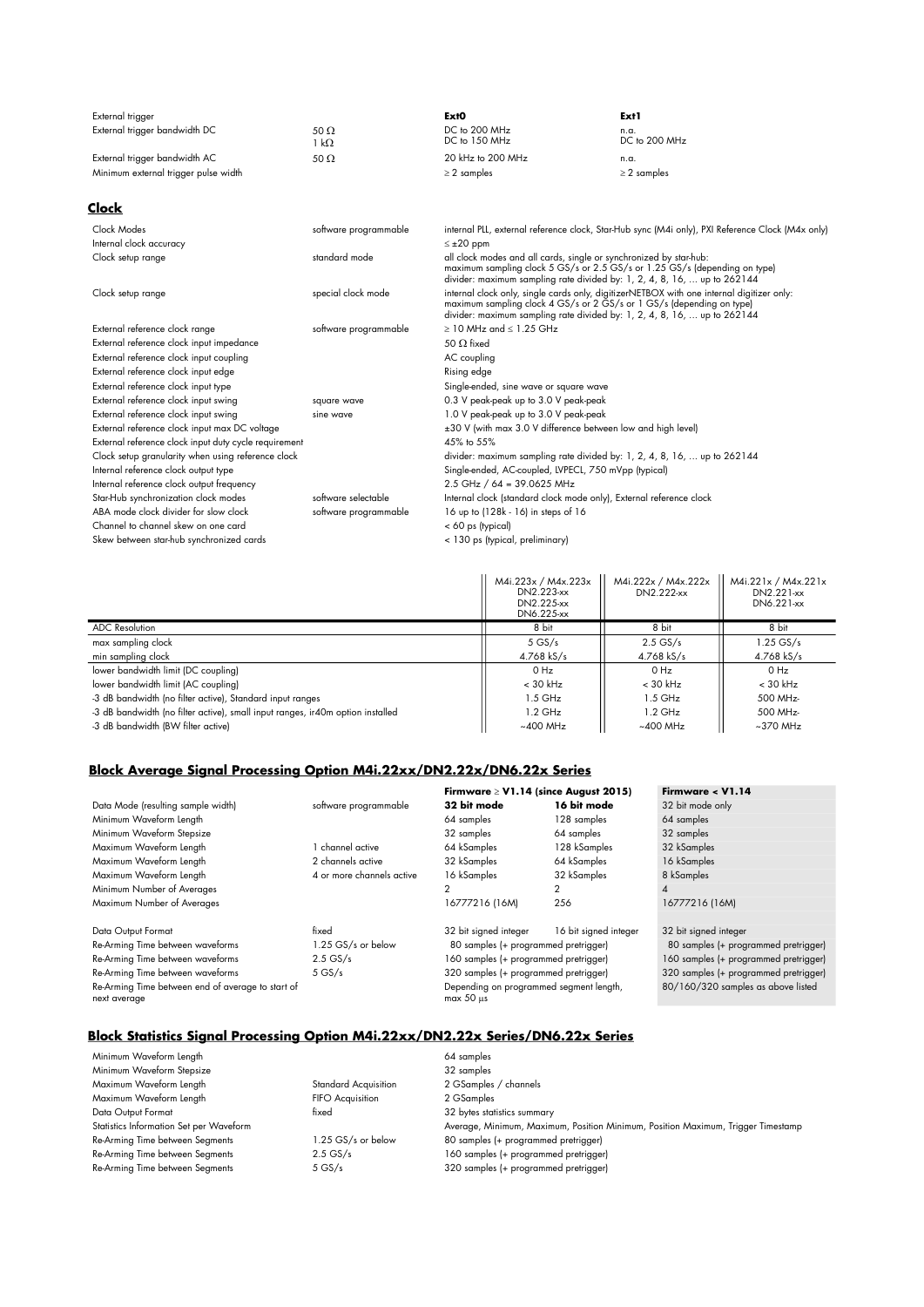## **Multi Purpose I/O lines (front-plate)**

| Number of multi purpose lines  |                                | three, named XO, X1, X2                                                                                                                                                                                               |
|--------------------------------|--------------------------------|-----------------------------------------------------------------------------------------------------------------------------------------------------------------------------------------------------------------------|
| Input: available signal types  | software programmable          | Asynchronous Digital-In, Synchronous Digital-In, Timestamp Reference Clock                                                                                                                                            |
| Input: impedance               |                                | $10 k\Omega$ to 3.3 V                                                                                                                                                                                                 |
| Input: maximum voltage level   |                                | $-0.5$ V to $+4.0$ V                                                                                                                                                                                                  |
| Input: signal levels           |                                | 3.3 V LVTTL (Low ≤ 0.8 V, High ≥ 2.0 V)                                                                                                                                                                               |
| Input: bandwith                |                                | 125 MHz                                                                                                                                                                                                               |
| Output: available signal types | software programmable          | Asynchronous Digital-Out, Trigger Output, Run, Arm, PLL Refclock, System Clock                                                                                                                                        |
| Output: impedance              |                                | 50 $\Omega$                                                                                                                                                                                                           |
| Output: signal levels          |                                | 3.3 V LVTTL                                                                                                                                                                                                           |
| Output: type                   |                                | 3.3V LVTTL, TTL compatible for high impedance loads                                                                                                                                                                   |
| Output: drive strength         |                                | Capable of driving 50 $\Omega$ loads, maximum drive strength $\pm 48$ mA                                                                                                                                              |
| Output: update rate            | 14bit or 16 bit ADC resolution | sampling clock                                                                                                                                                                                                        |
| Output: update rate            | 7 bit or 8 bit ADC resolution  | Current sampling clock $<$ 1.25 GS/s : sampling clock<br>Current sampling clock > 1.25 GS/s and $\leq$ 2.50 GS/s : 1/2 sampling clock<br>Current sampling clock > 2.50 GS/s and $\leq$ 5.00 GS/s : 1/4 sampling clock |

### **Connectors**

| Analog Channels                             |                        | SMA female (one for each single-ended input) | Cable-Type: Cab-3mA-xx-xx |
|---------------------------------------------|------------------------|----------------------------------------------|---------------------------|
| Clock Input                                 |                        | SMA female                                   | Cable-Type: Cab-3mA-xx-xx |
| Clock Output                                |                        | SMA female                                   | Cable-Type: Cab-3mA-xx-xx |
| Trg0 Input                                  |                        | SMA female                                   | Cable-Type: Cab-3mA-xx-xx |
| Trg I Input                                 |                        | SMA female                                   | Cable-Type: Cab-3mAxx-xx  |
| XO/Trigger Output/Timestamp Reference Clock | programmable direction | SMA female                                   | Cable-Type: Cab-3mA-xx-xx |
| X1                                          | programmable direction | SMA female                                   | Cable-Type: Cab-3mA-xx-xx |
| X2                                          | programmable direction | SMA female                                   | Cable-Type: Cab-3mA-xx-xx |

## **Connection Cycles**

All connectors have an expected lifetime as specified below. Please avoid to exceed the specified connection cycles or use connector savers

| SMA connector    | 500 connection cycles |
|------------------|-----------------------|
| Power connecctor | 500 connection cycles |
| LAN connector    | 500 connection cycles |

## **Option digitizerNETBOX/generatorNETBOX embedded server (DN2.xxx-Emb, DN6.xxx-Emb)**

CPU **Intel Quad Core 2 GHz** System memory **4 GByte RAM** System data storage Internal 128 GByte SSD

Development access Remote Linux command shell (ssh), no graphical interface (GUI) available Accessible Hardware **Full access to Spectrum instruments, LAN, front panel LEDs**, RAM, SSD Integrated operating system **Integrated** operating system **OpenSuse 12.2** with kernel 4.4.7. Internal PCIe connection DN2.20, DN2.46, DN2.47, DN2.49, DN2.59, DN2.60, DN2.65 PCIe x1, Gen1 DN6.46, DN6.49, DN6.59, DN6.65, DN2.80, DN2.81 DN2.22, DN2.44, DN2.66 PCIe x1, Gen2 DN6.22, DN6.44, DN6.66, DN2.82

### **Ethernet specific details**

| LAN Connection            |              | Standard RJ45                                                                             |                                        |
|---------------------------|--------------|-------------------------------------------------------------------------------------------|----------------------------------------|
| LAN Speed                 |              | Auto Sensing: GBit Ethernet, 100BASE-T, 10BASE-T                                          |                                        |
| LAN IP address            | programmable | DHCP (IPv4) with AutoIP fall-back (169.254.x.y), fixed IP (IPv4)                          |                                        |
| Sustained Streaming speed |              | DN2.20, DN2.46, DN2.47, DN2.49, DN2.60                                                    | up to 70 MByte/s                       |
|                           |              | DN6.46, DN6.49                                                                            |                                        |
|                           |              | DN2.59, DN2.65, DN2.22, DN2.44, DN2.66                                                    | up to 100 MByte/s                      |
|                           |              | DN6.59, DN6.65, DN6.22, DN6.44, DN6.66                                                    |                                        |
| Used TCP/UDP Ports        |              | Webserver: 80<br>VISA Discovery Protocol: 111, 9757<br>Spectrum Remote Server: 1026, 5025 | mDNS Daemon: 5353<br>UPNP Daemon: 1900 |

## **AC Power connection details (default configuration)**

Mains AC power supply and the state of the state of the state of the state of the state of the SAC power supply connector  $\overline{AC}$  power supply connector  $\overline{AC}$  and  $\overline{AC}$  and  $\overline{AC}$  and  $\overline{AC}$  and  $\overline{AC}$  and  $\over$ AC power supply connector and the state of the standard completion of the SOS20-1-C14 (PC standard coupler)<br>In the standard connector in the state of the state of the state of the state of the state of the state of the<br>In power cord included for Schuko contact (CEE 7/7)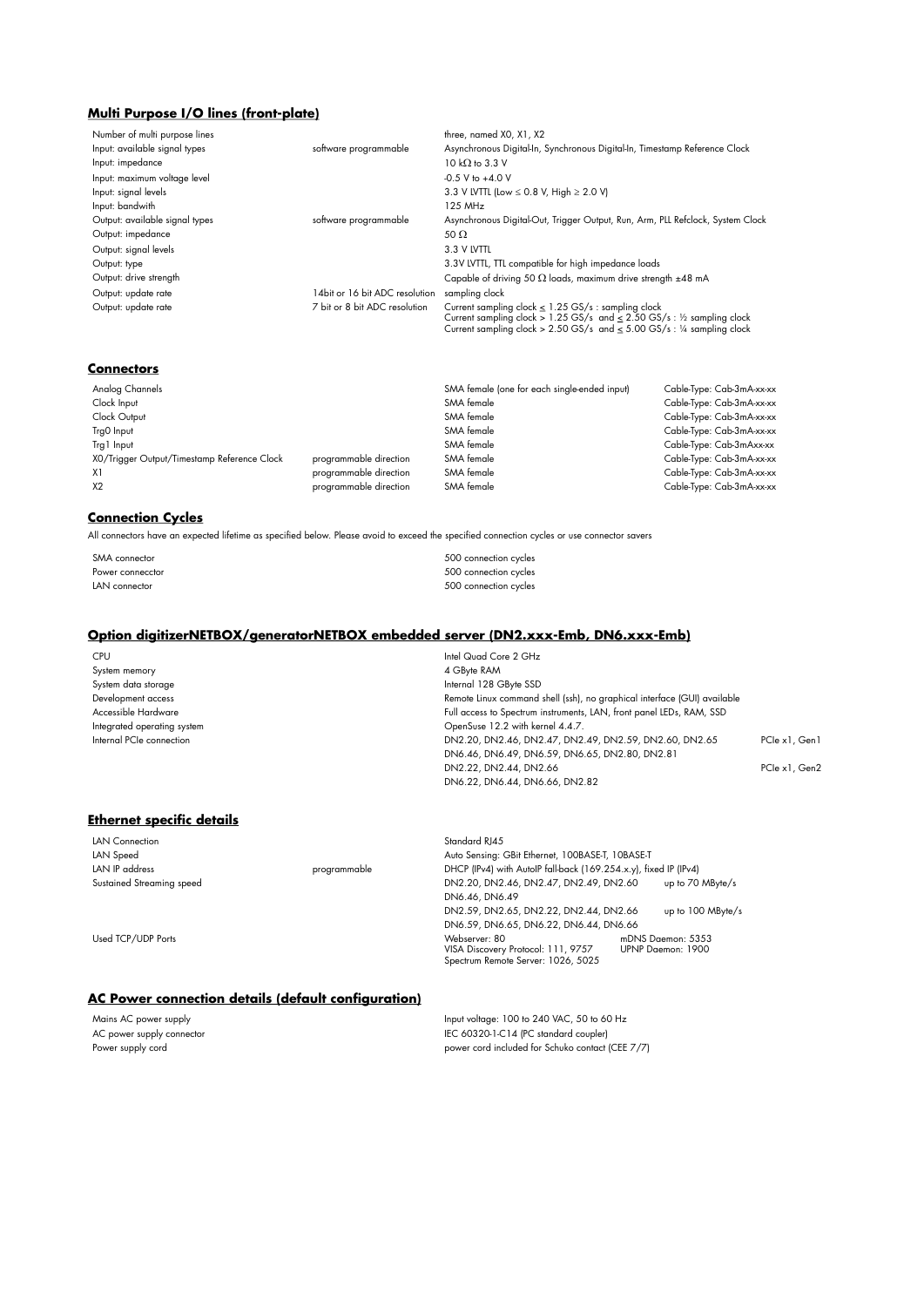## **DC 12 V Power supply details (option DN2.xxxx-DC12)**

| Input Voltage          | 9 V to 18 V      |
|------------------------|------------------|
| Power supply connector | screw terminal   |
| Power supply cord      | no cord included |

### **DC 24 V Power supply details (option DN2.xxxx-DC24)**

| Input Voltage          | 18 V to 24 V     |
|------------------------|------------------|
| Power supply connector | screw terminal   |
| Power supply cord      | no cord included |

## **Serial connection details (DN2.xxx with hardware**  $\geq$  **V11)**

Serial connection (RS232) For diagnostic purposes only. Do not use, unless being instructed by a Spectrum support agent.

## **Certification, Compliance, Warranty**

According to EN ISO/IEC 17050-1:2010

| <b>EMC Compliance</b>         | Compliant with CE Mark<br>Electromagnetic Compatibility Directive 2014/30/EU (EMC)<br><b>Applied Standards:</b><br>EN 55032: 2016 (CISPR 32)<br>EN 61000-4-2: 2009 (IEC 61000-4-2)<br>EN 61000-4-3: 2011 (IEC 61000-4-3) |
|-------------------------------|--------------------------------------------------------------------------------------------------------------------------------------------------------------------------------------------------------------------------|
| <b>Safety Compliance</b>      | Compliant with CE Mark<br>Low Voltage Directive 2014/35/EU (LVD)<br><b>Applied Standards:</b><br>IEC 61010-1: 2010 / EN 61010-1: 2010                                                                                    |
| <b>RoHS</b> Compliance        | RoHS Directive 2015/863/EC<br>RoHS Directive 2011/65/EC (RoHS II)<br>RoHS Directive 2002/95/EC (RoHS)                                                                                                                    |
| <b>REACH Compliance</b>       | REACH directive 2006/1907/EC                                                                                                                                                                                             |
| Product warranty              | 5 years starting with the day of delivery                                                                                                                                                                                |
| Software and firmware updates | Life-time, free of charge                                                                                                                                                                                                |

# **Dynamic Parameters**

ENOB based on SNR (bit)

|                                  | M4i.223x, M4x.223x, and DN2.223-xx, DN2.225-xx, and DN6.225-xx, 8 Bit 5 GS/s |             |            |                     |                     |                     |                                |                     |                     |                     |                     |              |
|----------------------------------|------------------------------------------------------------------------------|-------------|------------|---------------------|---------------------|---------------------|--------------------------------|---------------------|---------------------|---------------------|---------------------|--------------|
| Input Path                       |                                                                              |             |            |                     |                     |                     | DC or AC coupled, fixed 50 Ohm |                     |                     |                     |                     |              |
| Test signal frequency            |                                                                              | 10 MHz      |            |                     | 40 MHz              |                     | 70 MHz                         |                     | 240 MHz             |                     | 600 MHz             |              |
| Input Range                      | $\pm 200$ mV                                                                 | $±500$ mV   | ±1V        | ±2.5V               | $±200$ mV           | ±1V                 | $±200$ mV                      | ±1V                 | $±200$ mV           | ±1V                 | $±200$ mV           | ±1V          |
| THD (typ) (dB                    | $< 60.2 \text{ dB}$                                                          | $< 60.3$ dB | $-60.3$ dB | $< 60.3 \text{ dB}$ | $< 58.9 \text{ dB}$ | $< 58.2 \text{ dB}$ | $< 58.8 \, \text{dB}$          | $< 58.0 \text{ dB}$ | $< 54.0 \text{ dB}$ | $< 54.0 \text{ dB}$ | $< 45.0 \text{ dB}$ | $<$ -46.3 dB |
| SNR (typ) (dB)                   | $>44.5$ dB                                                                   | $>44.8$ dB  | $>44.8$ dB | $>44.5$ dB          | $>44.7$ dB          | $>44.7$ dB          | $>44.3$ dB                     | $>44.3$ dB          | $>42.9$ dB          | $>42.9$ dB          | $>40.3$ dB          | $>40.2$ dB   |
| SFDR (typ), excl. harm. (dB)     | $>53.7$ dB                                                                   | $>54.9$ dB  | $>54.9$ dB | $>54.2$ dB          | $>50.3$ dB          | $>50.8$ dB          | $>50.2$ dB                     | $>49.7$ dB          | $>49.4$ dB          | $>49.5$ dB          | $>44.3$ dB          | $>44.6$ dB   |
| SFDR (typ), incl. harm. (dB)     | $>53.7$ dB                                                                   | $>54.7$ dB  | $>54.8$ dB | $>54.2$ dB          | $>50.3$ dB          | $>50.8$ dB          | $>50.2$ dB                     | $>49.7$ dB          | $>49.4$ dB          | $>49.5$ dB          | $>44.3$ dB          | $>44.6$ dB   |
| $SINAD/THD+N$ (typ) (dB)         | $>44.4$ dB                                                                   | $>44.7$ dB  | >44.7 dB   | >44.4 dB            | $>44.5$ dB          | $>44.4$ dB          | $>44.2$ dB                     | >44.1 dB            | $>42.6$ dB          | $>42.6$ dB          | >39.1 dB            | $>39.3$ dB   |
| <b>ENOB</b> based on SINAD (bit) | $>7.1$ bit                                                                   | $>7.1$ bit  | $>7.1$ bit | $>7.1$ bit          | $>7.1$ bit          | $>7.1$ bit          | $>7.1$ bit                     | >7.0 bit            | $>6.8$ bit          | $>6.8$ bit          | $>6.2$ bit          | $>6.2$ bit   |
| ENOB based on SNR (bit)          | $>7.1$ bit                                                                   | $>7.1$ bit  | $>7.1$ bit | $>7.1$ bit          | $>7.1$ bit          | $>7.1$ bit          | $>7.1$ bit                     | $>7.1$ bit          | $>6.9$ bit          | $>6.9$ bit          | $>6.4$ bit          | $>6.4$ bit   |

|                                  |                    | M4i.222x, M4x.222x and DN2.222-xx, 8 Bit 2.5 GS/s |                     |                     |                     |                     |                                |                     |             |                     |             |            |
|----------------------------------|--------------------|---------------------------------------------------|---------------------|---------------------|---------------------|---------------------|--------------------------------|---------------------|-------------|---------------------|-------------|------------|
| Input Path                       |                    |                                                   |                     |                     |                     |                     | DC or AC coupled, fixed 50 Ohm |                     |             |                     |             |            |
| Test signal frequency            |                    | 10 MHz                                            |                     |                     | 40 MHz              |                     | 70 MHz                         |                     | 240 MHz     |                     | 600 MHz     |            |
| Input Range                      | $±200$ mV          | $±500$ mV                                         | v<br>$\pm 1$        | ±2.5V               | $±200$ mV           | ±1V                 | $±200$ mV                      | ±1V                 | $±200$ mV   | ±1V                 | $±200$ mV   | ±1V        |
| THD (typ) (dB                    | $>56.2$ dB         | $< 56.3 \text{ dB}$                               | $< 56.5 \text{ dB}$ | $< 56.4 \text{ dB}$ | $< 55.9 \text{ dB}$ | $< 55.9 \text{ dB}$ | $< 54.9 \text{ dB}$            | $< 55.3 \text{ dB}$ | $< 53.9$ dB | $< 53.4 \text{ dB}$ | $<-43.9$ dB | $<45.2$ dB |
| SNR (typ) (dB)                   | $>4.5.6$ dB        | $>45.8$ dB                                        | $>45.6$ dB          | $>45.5$ dB          | $>44.7$ dB          | $>44.9$ dB          | $>44.5$ dB                     | $>44.6$ dB          | $>43.9$ dB  | $>44.0$ dB          | $>42.1$ dB  | $>41.9$ dB |
| SFDR (typ), excl. harm. (dB)     | $>57.2 \text{ dB}$ | $>57.3$ dB                                        | $>55.7$ dB          | $>55.1$ dB          | $>50.9$ dB          | $>50.5$ dB          | $>50.9$ dB                     | $>50.6$ dB          | $>49.8$ dB  | $>49.0$ dB          | $>46.3$ dB  | $>45.2$ dB |
| SFDR (typ), incl. harm. (dB)     | $>56.5$ dB         | $>56.3$ dB                                        | $>55.1$ dB          | $>54.5$ dB          | $>50.9$ dB          | $>50.5$ dB          | $>50.9$ dB                     | $>50.6$ dB          | $>49.8$ dB  | $>49.0$ dB          | $>45.2$ dB  | $>45.2$ dB |
| SINAD/THD+N (typ) (dB)           | $>45.2$ dB         | $>45.4$ dB                                        | $>45.3$ dB          | $>45.2$ dB          | $>44.4$ dB          | $>44.4$ dB          | $>44.2$ dB                     | $>44.3$ dB          | $>43.5$ dB  | $>43.5$ dB          | $>39.9$ dB  | $>40.2$ dB |
| <b>ENOB</b> based on SINAD (bit) | $>7.2$ bit         | $>7.3$ bit                                        | $>7.2$ bit          | $>7.2$ bit          | $>7.1$ bit          | $>7.1$ bit          | $>7.1$ bit                     | $>7.1$ bit          | $>6.9$ bit  | $>6.9$ bit          | $>6.3$ bit  | $>6.4$ bit |
| ENOB based on SNR (bit)          | $>7.3$ bit         | $>7.3$ bit                                        | $>7.3$ bit          | $>7.3$ bit          | $>7.1$ bit          | $>7.1$ bit          | $>7.1$ bit                     | $>7.1$ bit          | $>7.0$ bit  | $>7.0$ bit          | $>6.7$ bit  | >6.7 bit   |

#### **M4i.221x, M4x.221x, DN2.221 and DN6.221-xx, 8 Bit 1.25 GS/s - standard input ranges** Input Path DC or AC coupled, fixed 50 Ohm<br>
Test signal frequency 10 MHz 40 MHz Test signal frequency  $\begin{array}{|l|c|c|c|c|c|}\n\hline\n\text{Test signal frequency} & & & 10 \text{ MHz} & & 40 \text{ MHz} & & 70 \text{ MHz} & & 240 \text{ MHz} \\
\hline\n\text{Inout Range} & & & +200 \text{ mV} & +500 \text{ mV} & +1 \text{ V} & +2.5 \text{ V} & +200 \text{ mV} & +1 \text{ V} & +200 \text{ mV} & +1 \text{ V} & +200 \text{ mV} & & \hline\n\end{array}$ Input Range ±200 mV ±500 mV ±1 V ±2.5 V ±200 mV ±1V ±200 mV ±1V ±200 mV ±1V THD (typ) (dB <br>
SNR (typ) (dB <52.1 dB <52.4 dB <52.4 dB <52.4 dB <52.4 dB <52.4 dB <52.4 dB <52.4 dB <52.4 dB <52.4 dB <52.4 dB <52.4 dB <52.4 dB <52.4 dB <52.4 dB <52.4 dB <52.4 dB <52.4 dB <52.4 dB <52.4 dB <52.4 dB <52 SNR (typ) (dB) >46.9 dB >47.0 dB >47.0 dB >47.0 dB >46.8 dB >47.0 dB >47.0 dB >47.0 dB >46.1 dB >46.2 dB  $SFR (typ)$ , excl. harm. (dB)  $\left[\begin{array}{ccc} \text{62.1 dB} & \text{62.1 dB} & \text{62.2 dB} & \text{62.0 dB} & \text{62.8 dB} & \text{62.8 dB} & \text{62.2 dB} & \text{62.8 dB} \\ \text{62.8 GHz} & \text{62.8 GHz} & \text{62.8 GHz} & \text{62.8 GHz} & \text{62.8 GHz} \end{array}\right]$  $SFR (typ)$ , incl. harm. (dB)  $\frac{360.7 \text{ dB}}{1.346.6 \text{ dB}}$   $>60.4 \text{ dB}$   $>60.5 \text{ dB}$   $>60.4 \text{ dB}$   $>46.7 \text{ dB}$   $>46.7 \text{ dB}$   $>46.7 \text{ dB}$   $>46.7 \text{ dB}$   $>46.7 \text{ dB}$   $>46.7 \text{ dB}$   $>46.7 \text{ dB}$   $>46.7 \text{ dB}$   $>46.7 \text{ dB}$   $>46.7 \text{$ SINAD/THD+N (typ) (dB) >46.6 dB >46.7 dB >46.7 dB >46.7 dB >46.0 dB >46.1 dB >46.3 dB >46.3 dB >45.1 dB >45.3 dB

ENOB based on SINAD (bit) >7.5 bit >7.5 bit >7.5 bit >7.5 bit >7.4 bit >7.4 bit >7.4 bit >7.4 bit >7.2 bit >7.2 bit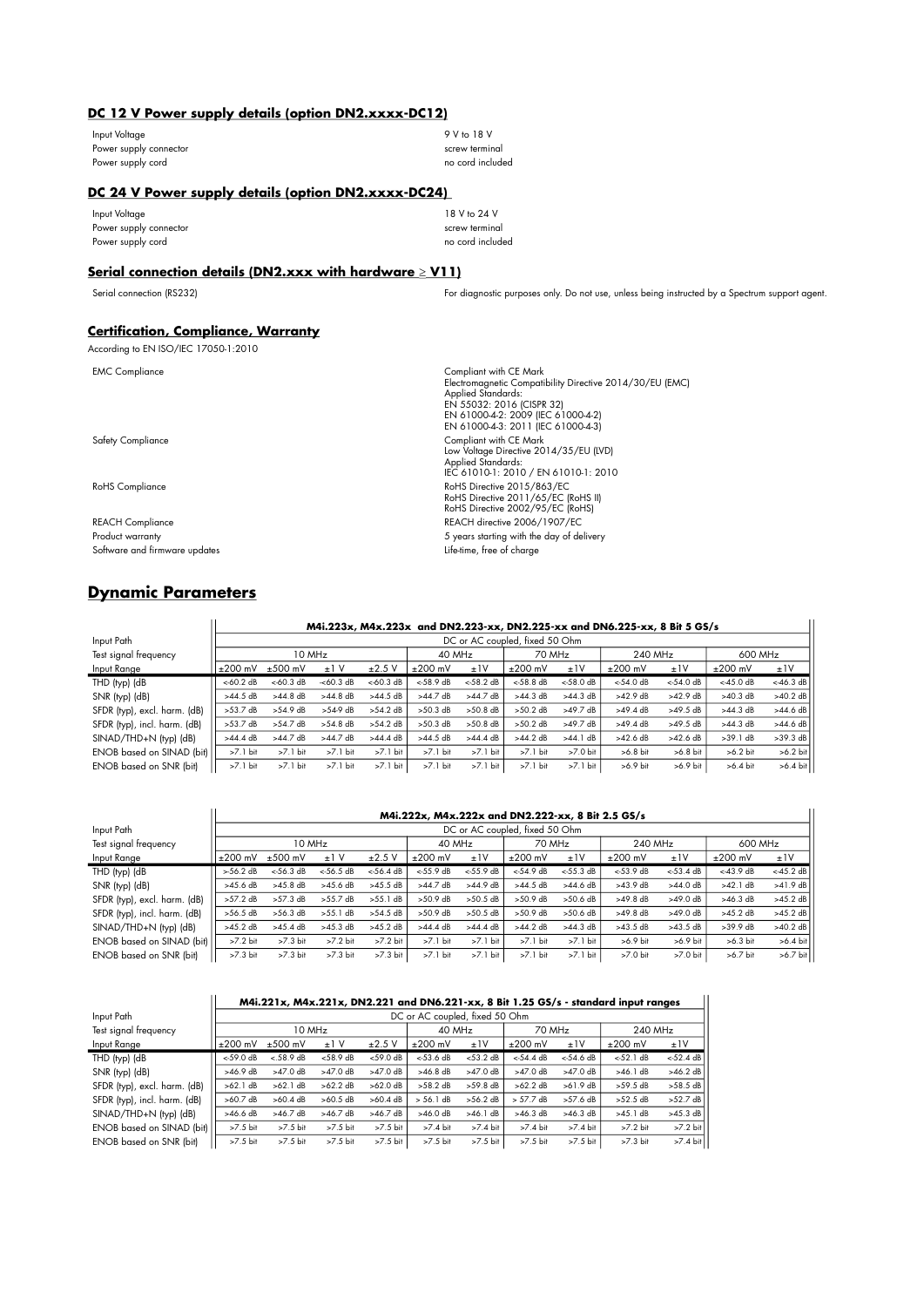|                                  | M4i.221x, M4x.221x and DN2.221-xx, 8 Bit 1.25 GS/s - low voltage input ranges |                                |            |              |          |           |          |           |          |           |  |
|----------------------------------|-------------------------------------------------------------------------------|--------------------------------|------------|--------------|----------|-----------|----------|-----------|----------|-----------|--|
| Input Path                       |                                                                               | DC or AC coupled, fixed 50 Ohm |            |              |          |           |          |           |          |           |  |
| Test signal frequency            |                                                                               |                                | 10 MHz     |              |          | 40 MHz    |          | 70 MHz    | 240 MHz  |           |  |
| Input Range                      | $±40$ mV                                                                      | $±100$ mV                      | $±200$ mV  | $±500$ vV    | $±40$ mV | $±100$ mV | $±40$ mV | $±100$ mV | $±40$ mV | $±100$ mV |  |
| THD (typ) (dB                    | $< 57.0 \text{ dB}$                                                           | $< .57.0 \text{ dB}$           | < .57.1 dB | $< .57.2$ dB |          |           |          |           |          |           |  |
| SNR (typ) (dB)                   | $>44.0$ dB                                                                    | $>44.9$ dB                     | $>44.9$ dB | $>44.9$ dB   |          |           |          |           |          |           |  |
| SFDR (typ), excl. harm. (dB)     | >62.1 dB                                                                      | >62.1 dB                       | >62.1 dB   | $>62.2$ dB   |          |           |          |           |          |           |  |
| SFDR (typ), incl. harm. (dB)     | >60.1 dB                                                                      | $>60.2$ dB                     | $>60.2$ dB | $>60.4$ dB   |          |           |          |           |          |           |  |
| SINAD/THD+N (typ) (dB)           | $>44.0$ dB                                                                    | $>44.8$ dB                     | $>44.8$ dB | $>44.8$ dB   |          |           |          |           |          |           |  |
| <b>ENOB</b> based on SINAD (bit) | $>7.0$ bit                                                                    | $>7.2$ bit                     | $>7.2$ bit | $>7.2$ bit   |          |           |          |           |          |           |  |
| ENOB based on SNR (bit)          | $>7.0$ bit                                                                    | $>7.2$ bit                     | $>7.2$ bit | $>7.2$ bit   |          |           |          |           |          |           |  |

Dynamic parameters are measured at ±1 V input range [if no other range is stated) and 50Ω termination with the samplerate specified in the table. Measured parameters are averaged<br>20 times to get typical values. Test signa

# **RMS Noise Level (Zero Noise)**

|                                 |             | M4i.223x, M4x.223x and DN2.223-xx, DN2.225-xx, DN6.225-xx, 8 Bit 5 GS/s |             |            |             |            |             |             |  |  |
|---------------------------------|-------------|-------------------------------------------------------------------------|-------------|------------|-------------|------------|-------------|-------------|--|--|
| Input Range                     |             | $±200$ mV                                                               |             | $+500$ mV  |             | ΞI         |             | $\pm 2.5$ V |  |  |
| Voltage resolution (1 LSB)      |             | 1.6 mV                                                                  |             | 3.9 mV     |             | $7.8$ mV   |             | $19.5$ mV   |  |  |
| DC, fixed 50 $\Omega$ , typical | $< 0.3$ LSB | $< 0.5$ mV                                                              | $< 0.3$ LSB | $< 1.2$ mV | $< 0.3$ LSB | $< 2.3$ mV | $< 0.3$ LSB | < 5.9 mV    |  |  |
| DC, fixed 50 $\Omega$ , maximum | $<$ 0.6 LSB | $< 0.9$ mV                                                              | $<$ 0.6 LSB | $< 2.3$ mV | $<$ 0.5 LSB | $<$ 4.7 mV | $<$ 0.5 LSB | $< 11.7$ mV |  |  |
|                                 |             | M4i.222x, M4x.222x and DN2.222-xx, 8 Bit 2.5 GS/s                       |             |            |             |            |             |             |  |  |
| Input Range                     |             | $\pm 200$ mV                                                            |             | $±500$ mV  |             | ΞI         |             | ±2.5V       |  |  |
| Voltage resolution (1 LSB)      |             | $1.6$ mV                                                                |             | 3.9 mV     |             | $7.8$ mV   |             | $19.5$ mV   |  |  |
| DC, fixed 50 $\Omega$ , typical | $<$ 0.3 LSB | $< 0.5$ mV                                                              | $< 0.3$ LSB | $< 1.2$ mV | $< 0.3$ LSB | $< 2.3$ mV | $< 0.3$ LSB | $< 5.9$ mV  |  |  |
| DC, fixed 50 $\Omega$ , maximum | $<$ 0.6 LSB | $< 0.9$ mV                                                              | $<$ 0.7 LSB | $< 2.7$ mV | $<$ 0.5 LSB | $<$ 4.7 mV | $<$ 0.5 LSB | $< 11.7$ mV |  |  |

| <b>Standard Version</b>         | M4i.221x, M4x.221x and DN2.221-xx, 8 Bit 1.25 GS/s |            |                   |            |             |            |             |            |  |
|---------------------------------|----------------------------------------------------|------------|-------------------|------------|-------------|------------|-------------|------------|--|
| Input Range                     |                                                    | $±200$ mV  |                   | $±500$ mV  |             |            | ±2.5V       |            |  |
| Voltage resolution (1 LSB)      |                                                    | 6mV        | 3.9 <sub>mV</sub> |            | 7.8 mV      |            | 19.5 mV     |            |  |
| DC, fixed 50 $\Omega$ , typical | $<$ 0.2 LSB                                        | $< 0.3$ mV | $<$ 0.2 LSB       | $< 0.8$ mV | $<$ 0.2 LSB | $<$ 1.6 mV | $<$ 0.2 LSB | $<3.9$ mV  |  |
| DC, fixed 50 $\Omega$ , maximum | $< 0.3$ LSB                                        | $< 0.5$ mV | $<$ 0.3 LSB       | $<1.2$ mV  | $< 0.3$ ISB | $< 2.3$ mV | $< 0.3$ LSB | $< 5.9$ mV |  |

| <b>Low Voltage Version</b>      | M4i.221x, M4x.221x and DN2.221-xx, 8 Bit 1.25 GS/s |            |             |            |                  |            |                    |            |  |
|---------------------------------|----------------------------------------------------|------------|-------------|------------|------------------|------------|--------------------|------------|--|
| Input Range                     |                                                    | $±40$ mV   |             | $±100$ mV  |                  | $±200$ mV  | ±500 mV            |            |  |
| Voltage resolution (1 LSB)      |                                                    | $0.3$ mV   | $0.8$ mV    |            | .6 <sub>mV</sub> |            | 3.9 <sub>m</sub> V |            |  |
| DC, fixed 50 $\Omega$ , typical | $<$ 0.4 LSB                                        | $< 0.2$ mV | $<$ 0.4 LSB | $< 0.3$ mV | $<$ 0.4 LSB      | $< 0.6$ mV | $<$ 0.4 LSB        | $<$ 1.6 mV |  |
| DC, fixed 50 $\Omega$ , maximum | $<$ 0.5 LSB                                        | $< 0.2$ mV | $<$ 0.5 LSB | $< 0.4$ mV | $< 0.5$ ISB      | $< 0.8$ mV | $<$ 0.5 LSB        | $< 2.0$ mV |  |

# **DN2 specific Technical Data**

# **Environmental and Physical Details DN2.xxx**

| Dimension of Chassis without connectors or bumpers L x W x H |                       | 366 mm x 267 mm x 87 mm               |
|--------------------------------------------------------------|-----------------------|---------------------------------------|
| Dimension of Chassis with 19" rack mount option              | $L \times W \times H$ | 366 mm x 482.6 mm x 87 mm (2U height) |
| Weight (1 internal acquisition/generation module)            |                       | 6.3 kg, with rack mount kit: 6.8 kg   |
| Weight (2 internal acquisition/generation modules)           |                       | 6.7 kg, with rack mount kit 7.2 kg    |
| Warm up time                                                 |                       | 20 minutes                            |
| Operating temperature                                        |                       | $0^{\circ}$ C to $40^{\circ}$ C       |
| Storage temperature                                          |                       | $-10^{\circ}$ C to $70^{\circ}$ C     |
| Humidity                                                     |                       | 10% to 90%                            |
| Dimension of packing (single DN2)                            | $L \times W \times H$ | 470 mm x 390 mm x 180 mm              |
| Volume weight of Packing (single DN2)                        |                       | $7.0$ kgs                             |

#### **Power Consumption**

|                    | <b>230 VAC</b> |      | <b>12 VDC</b> |            | <b>24 VDC</b> |            |
|--------------------|----------------|------|---------------|------------|---------------|------------|
|                    |                |      |               |            |               |            |
| 2 channel versions | 0.33A          | 72 W | TBD           | <b>TBD</b> | TBD           | <b>TBD</b> |
| 4 channel versions | 0.33A          | 73 W | <b>TBD</b>    | TBD        | <b>TBD</b>    | TBD        |
| 8 channel versions | 0.50A          |      | 110 W 10.8 A  | 130W       | <b>TBD</b>    | <b>TBD</b> |

**MTBF**

MTBF 100000 hours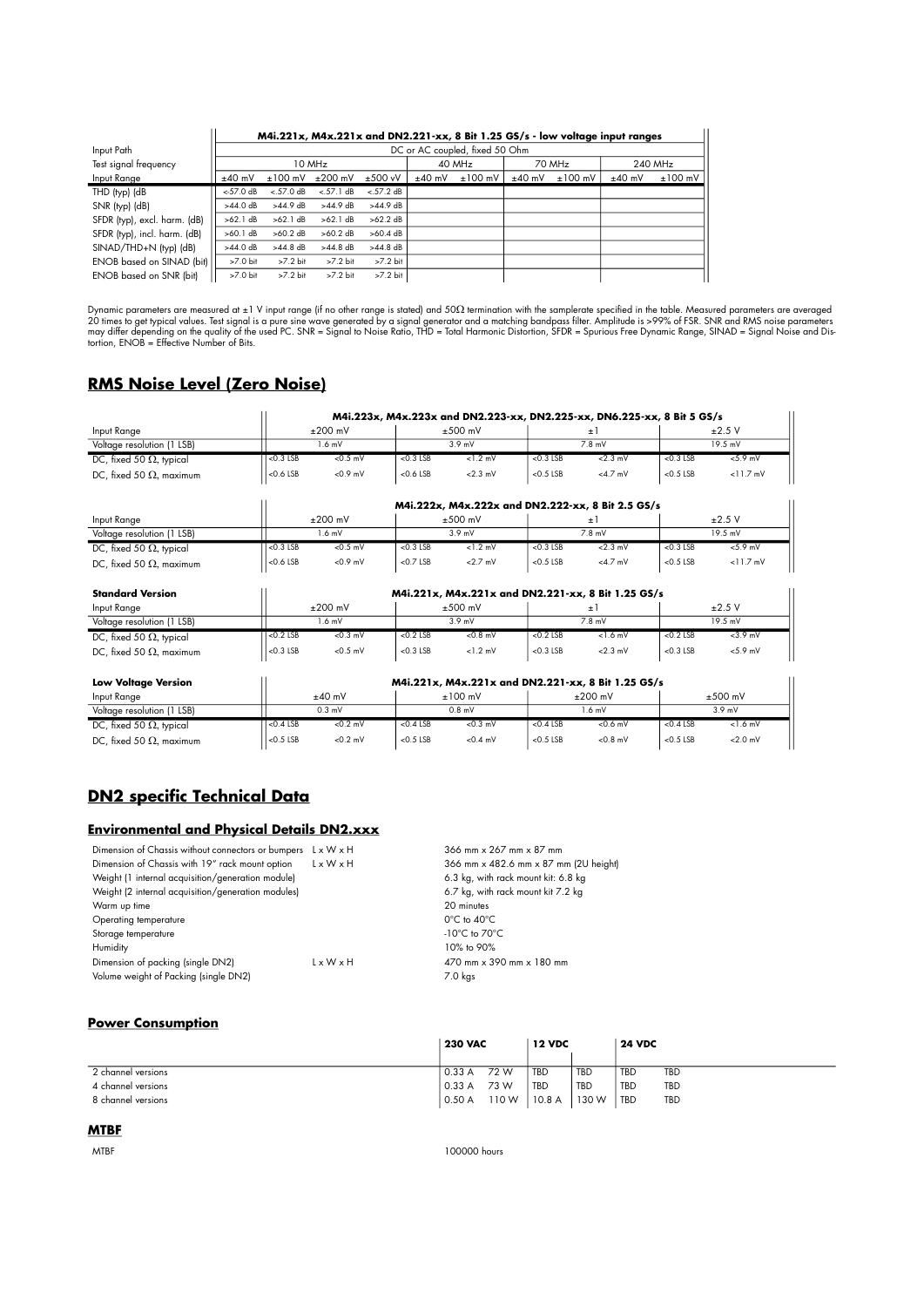# **Block diagram of digitizerNETBOX DN2**



# **Block diagram of digitzerNETBOX module DN2.22x**